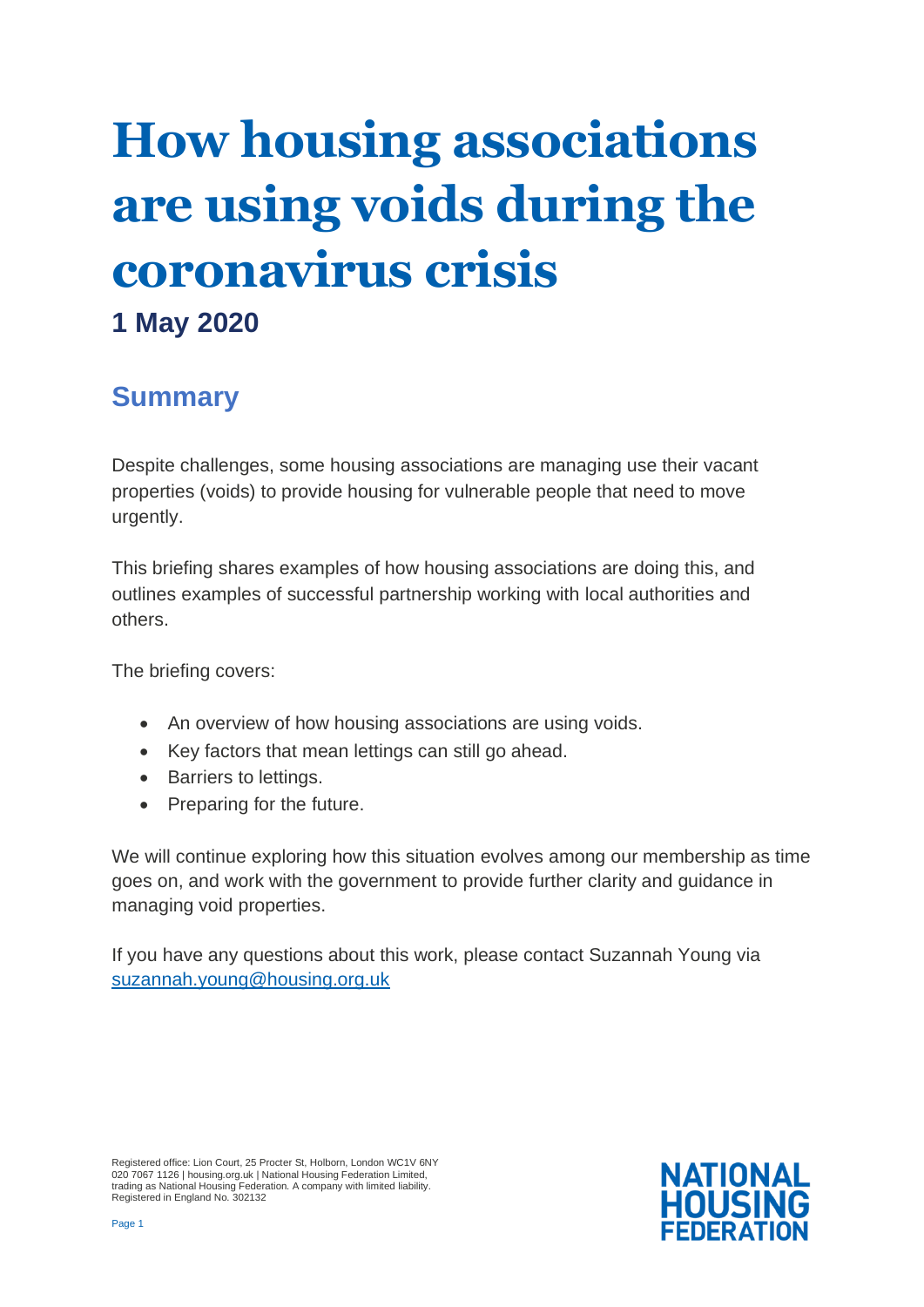#### **Introduction**

The coronavirus outbreak has led to housing associations making substantial changes in the way they operate. We know that, as a result of the coronavirus crisis, there have been changes to allocations and lettings procedures.

To explore this further, we contacted 17 individual housing association members and surveyed our wider membership (31 responses) to find out what approaches they are currently taking to void management. We have also reviewed examples from press articles on the accommodation of rough sleepers.

Although the results cover a small proportion of NHF membership, it is possible to draw the conclusion that void management is affecting housing associations in different ways, and that there are some solutions to the current problems arising.

This briefing shares our findings and outlines:

- 1. How housing associations are using voids during the coronavirus outbreak (page 3).
- 2. Key factors that mean lettings can still go ahead (page 4).
- 3. Barriers to lettings (page 6).
- 4. How housing associations are preparing for the future (page 7).
- 5. Conclusion and next steps (page 7).

We have used case studies throughout this briefing, and shared additional examples of successful local partnerships at the end in an appendix (page 8).

We hope these findings provide useful examples of what housing associations are doing, that others can learn from. We will also share these findings with decisionmakers and key stakeholders in order to push for more clarity where it is required, or where a different policy approach would help housing associations in their work.

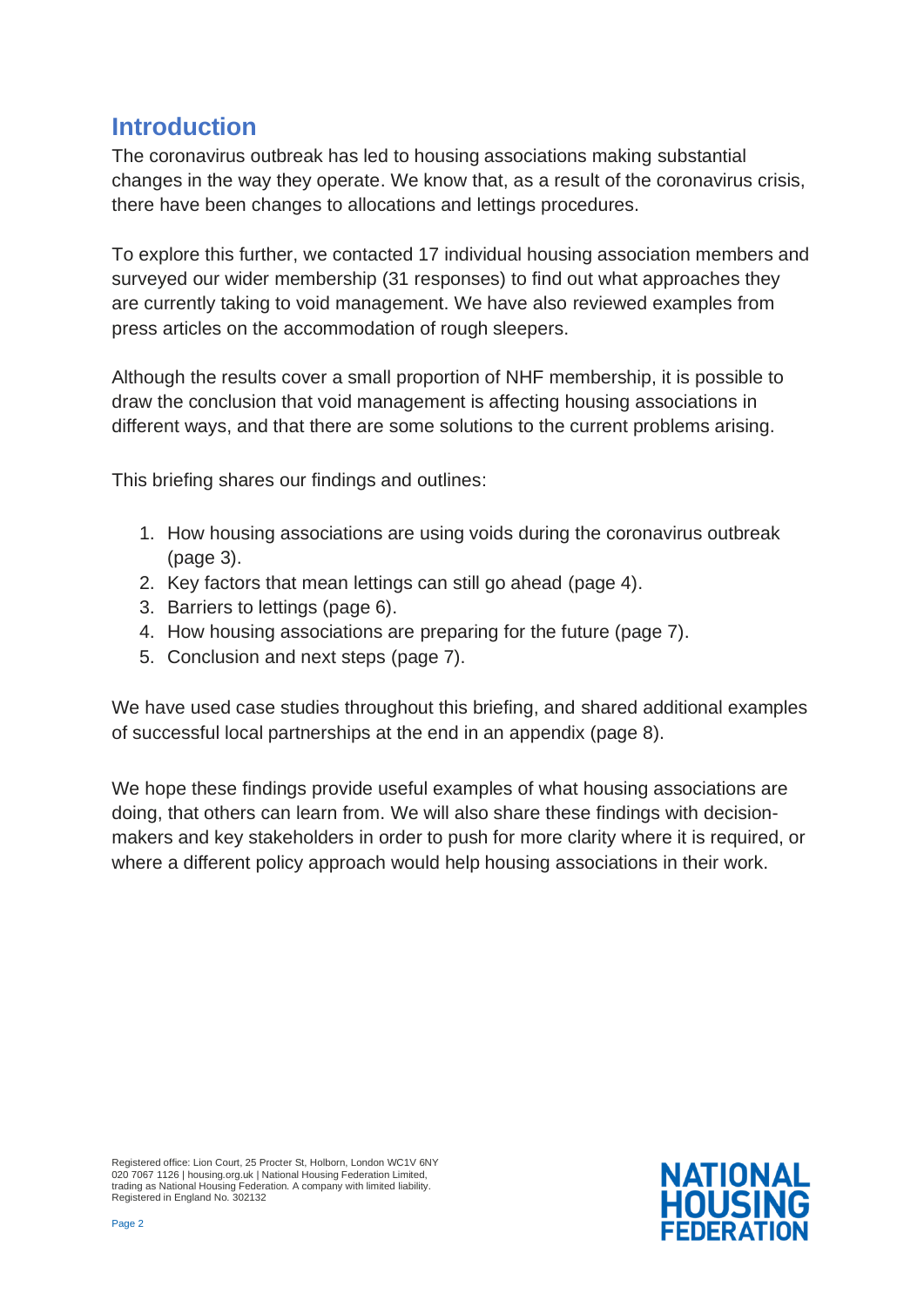#### **1. How are housing associations using voids during the coronavirus outbreak?**

Our findings have shown that housing associations have so far taken a mixed approach to void management, with some continuing for the foreseeable future and others pausing. Some have stopped long-term lettings unless there is an emergency need, and some are providing emergency temporary accommodation for rough sleepers and other people who need to self-isolate.

Others are speeding up lettings to free up temporary accommodation. Some housing associations are relieving pressure on the NHS and social care services by preparing properties for hospital discharge and providing support in hotels newly procured as temporary accommodation. This all usually happens in cooperation with the local authority.

# **Case study – Riverside Wigan**

Riverside Wigan have set up a 'local taskforce' lead by the local authority. This includes the pre-existing Springboard supported housing partnership. Riverside Wigan are a partner alongside the drug and alcohol agency, and providers of day services and night shelters, as well as Public Health to feed in the latest advice on staying safe in the crisis.

The taskforce comes together on a weekly video call to coordinate action for the individuals in the area who are known to be at risk, and any other support which needs to be arranged. As a result, B&B placements for everyone in inappropriate accommodation for self-isolation or social distancing have been sourced, and there is a ready-made response group for any escalations of changes that might happen in coming weeks.

These services are part of a broader network of support for customers. This work has shown that leadership from local authorities, and collaboration between providers when all are willing to take time to share their needs, can save a huge amount of time and stress when it comes to making quick decisions.

## **Case study – Karbon Homes**

Karbon's housing management team was approached by the strategic housing manager at Durham County Council to fast track urgent cases of homeless people needing a permanent home. These new tenants had been in temporary accommodation, as they were classed as statutory homeless. Durham council were keen to get them moved on to permanent accommodation. Karbon's team signed up the new people, and Durham council has provided the furniture for their new homes. They were able to rehouse customers and are continuing working with Durham council to assist in any way they can.

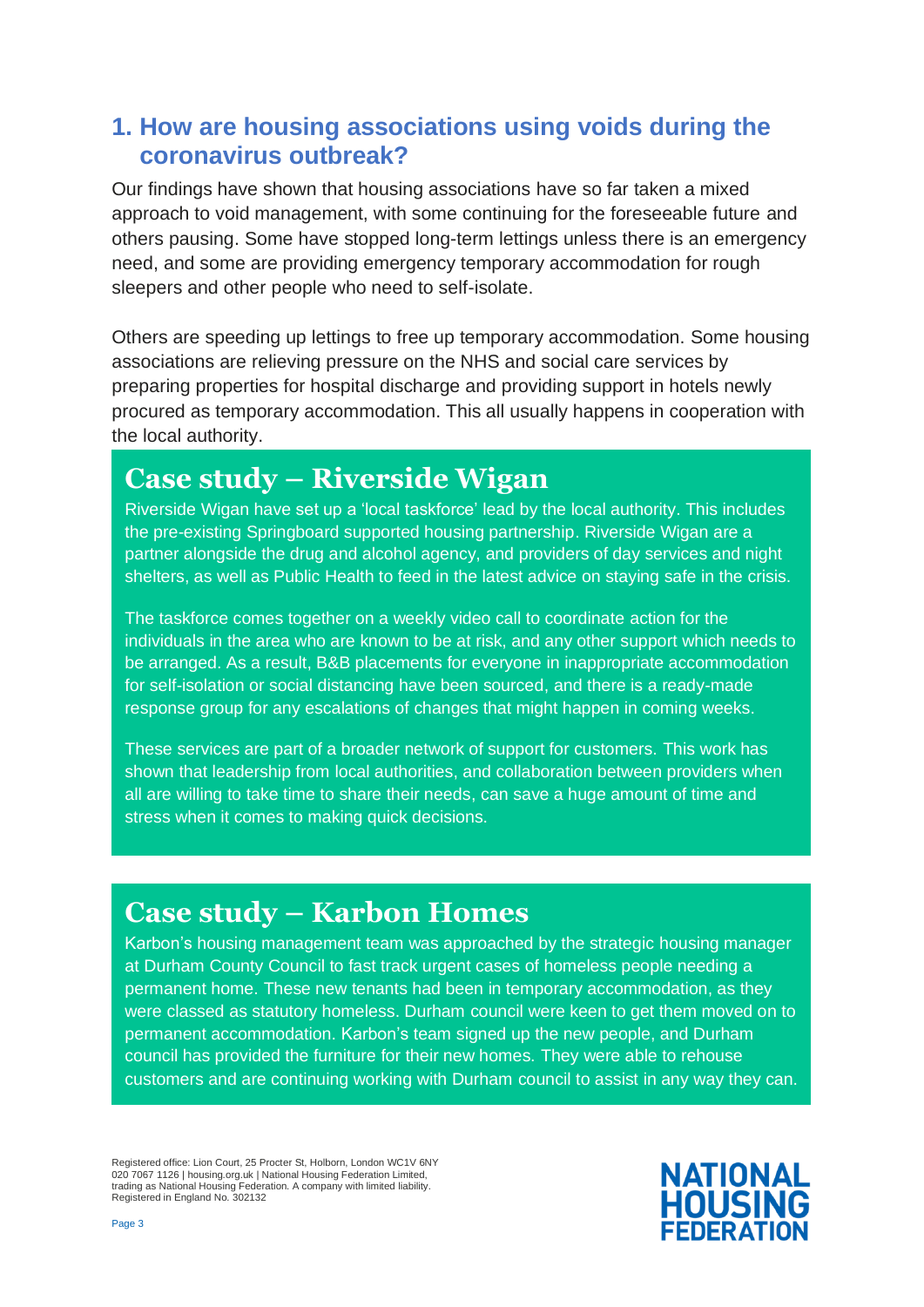More housing associations are providing emergency long-term moves for vulnerable groups than are specifically providing self-isolation accommodation for rough sleepers. Groups moved on an emergency basis include:

- Hospital discharges.
- Homeless people.
- People fleeing domestic abuse.
- NHS keyworkers.
- Rough sleepers (including through Housing First).
- Looked after children.
- Ex-offenders.
- Other vulnerable people.

# **Case study – Mosscare St Vincent (MSV)**

Lettings on MSV's schemes have been suspended except for emergency moves required to ease hospital discharge and homelessness. They are still carrying out emergency lets to those in desperate circumstances. Recent examples are:

- Rehousing a woman fleeing domestic violence from a city in the Midlands who needed to live near Stockport
- An NHS keyworker who was sofa surfing.
- A number of rough sleepers through Housing First.

#### **2. Key factors that mean lettings can still go ahead**

In some cases, housing associations have been able to, for the greatest part, continue lettings as normal. This is thanks to innovation, safety planning, dedicated in-house teams, good relationships with contractors, and partnership working with the local authority and other stakeholders. Housing associations have been able to carry on letting using the below techniques:

- Good communication and clear guidance for staff, briefings for managers and information for local authorities on what members are doing and how.
- Using in-house staff to carry out necessary works.
- In some cases, regular contractors still working.
- Using technology to carry out virtual viewings and digital sign ups.
- Staggering handovers to ensure minimal contact with others, and to maintain social distancing guidelines when technology isn't available. When staff do

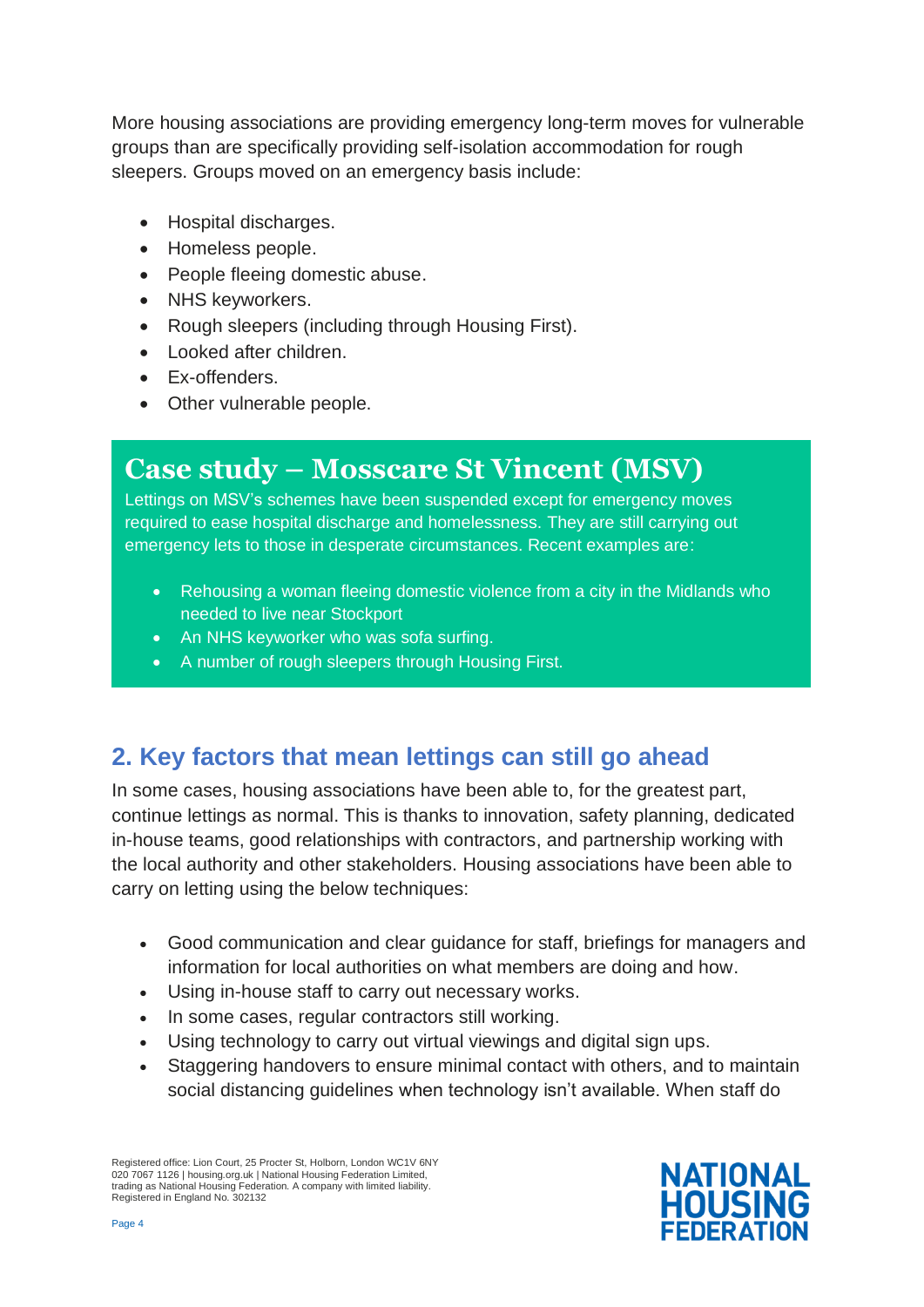attend sign-ups, they will be wearing gloves, carrying hand sanitiser, and – unless they are vulnerable – applicants will attend the handover alone.

- Sheltered housing residents (or anyone who finds virtual viewings challenging) can use telephone explanations of tenancy terms and descriptions of property, floor plans and socially distanced signups. During phone conversations with applicants, support workers will discuss any symptoms they may be experiencing.
- Using key safes to hand over keys so that no contact is needed.
- Ensuring staff and residents use separate pens when contracts need signing.
- Providing staff with PPE where needed.
- Using direct lets rather than choice-based lettings.

# **Case studies – Akarma, SYHA and Yorkshire Housing**

Akarma have a Method Statement for Tenancy Sign Ups during the coronavirus crisis. This includes getting paperwork ready the day before and ensuring clients and housing officers sign separately so they do not come into contact with each other. They also use key safes to minimise physical contact on handover.

South Yorkshire Housing Association (SYHA) are exploring the use of technology to do virtual viewings and digital signups to avoid physical contact.

Yorkshire Housing carried out a virtual viewing using live video to save a customer travelling and used digital signatures to sign her up remotely.

#### **Case study – Sovereign**

We've been doing 'virtual viewings' by video walk through. We've been trialling a mixture of emailing these to residents and uploading them to private You Tube Channels. Both have worked well and we would like to continue offering these moving forward. We're now developing some guidance for our teams on how to complete these in the best way to deliver the best customer experience. I think the commentary is really helpful. We're also looking to purchase some fish eye lenses to improve the picture quality. **[Here's an](https://youtu.be/VQjRXxMT37M)  [example of one of ours that we placed on YouTube.](https://youtu.be/VQjRXxMT37M)**

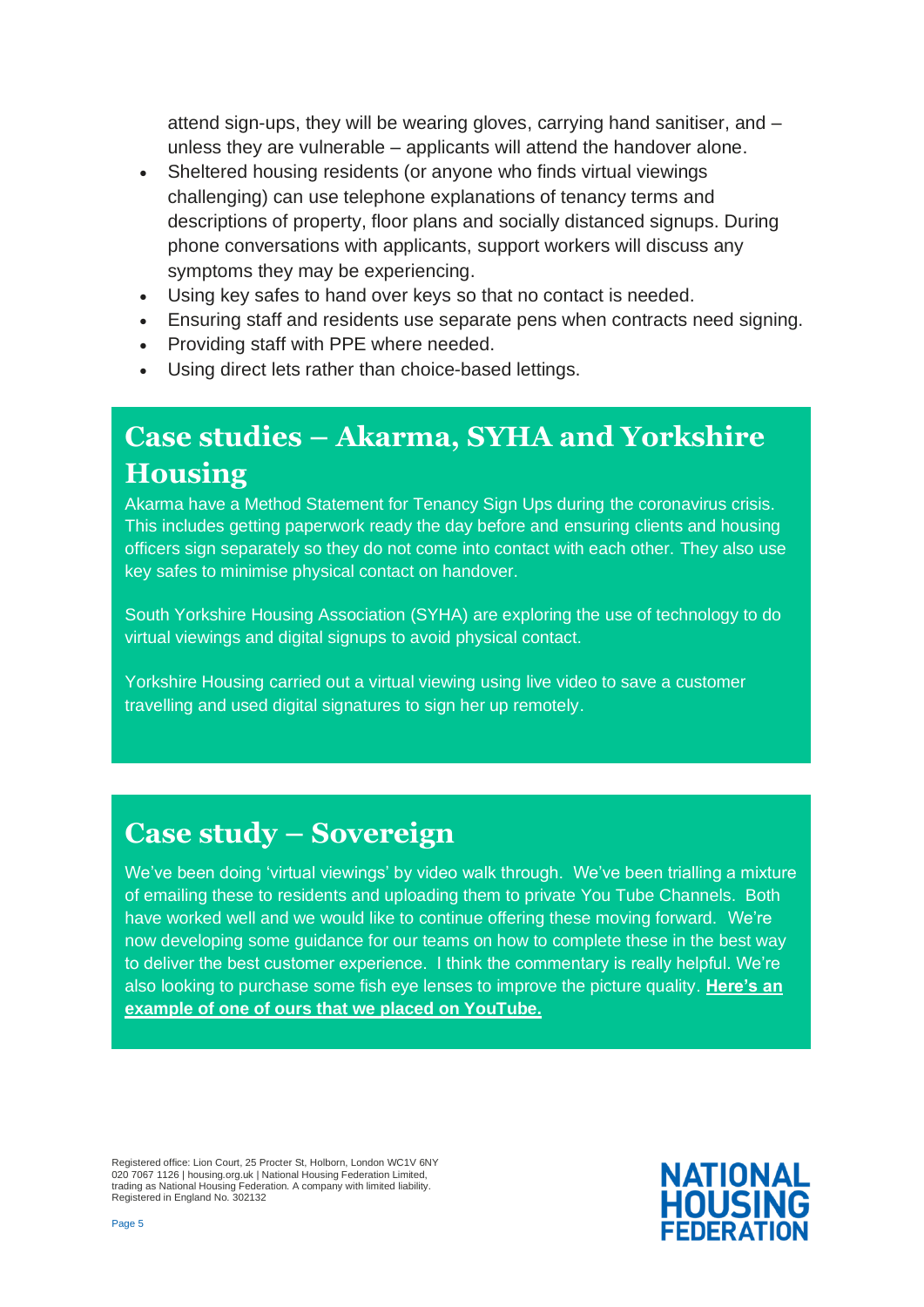There are clear factors that are important in allowing lettings to continue, some of these are:

- Innovative techniques.
- In-house staff to carry out necessary works or continuing relationships with contractors and suppliers.
- Local authority continuing to nominate.
- Partnership working with the local authority and other stakeholders.
- Good supply of PPE.

Some of the barriers should also be overcome thanks to the [specific government](http://www.gov.uk/guidance/coronavirus-covid-19-guidance-for-social-landlords-on-essential-moves)  [guidance](http://www.gov.uk/guidance/coronavirus-covid-19-guidance-for-social-landlords-on-essential-moves) confirming that essential moves can continue over this period, where it can be done in line with social distancing guidance. However, the government's guidance does not address the practical issues raised above, such as the availability of parts and contractors – these are still barriers to preparing voids even for emergency moves. It is useful that the new guidance covers the issue of direct lets. Further guidance on expected cooperation between local authorities and housing associations would be useful to avoid inconsistencies.

#### **Case study – anonymous**

One housing associations has managed to let 14 properties since the lockdown began. This is below their normal figures, but is still providing housing for people in unprecedented times. They have worked with external suppliers and contractors, all of which have embraced new ways of working in with PPE and risk assessments. Access to materials has been challenging, but with the introduction of risk assessments this has allowed them to deliver a (sometimes restricted) service.

#### **3. Barriers to letting properties**

There are barriers to lettings as normal and letting them safely, which are practical and procedural. Some of the barriers could be overcome with the help of specific government guidance on the issue of allocations. Here are some examples of why housing associations have been unable to let vacant properties:

- Several local authorities previously paused lettings or the choice-based lettings system or nominations have slowed, even though housing associations have voids.
- Previous government guidance suggested moving to a new house was not essential.

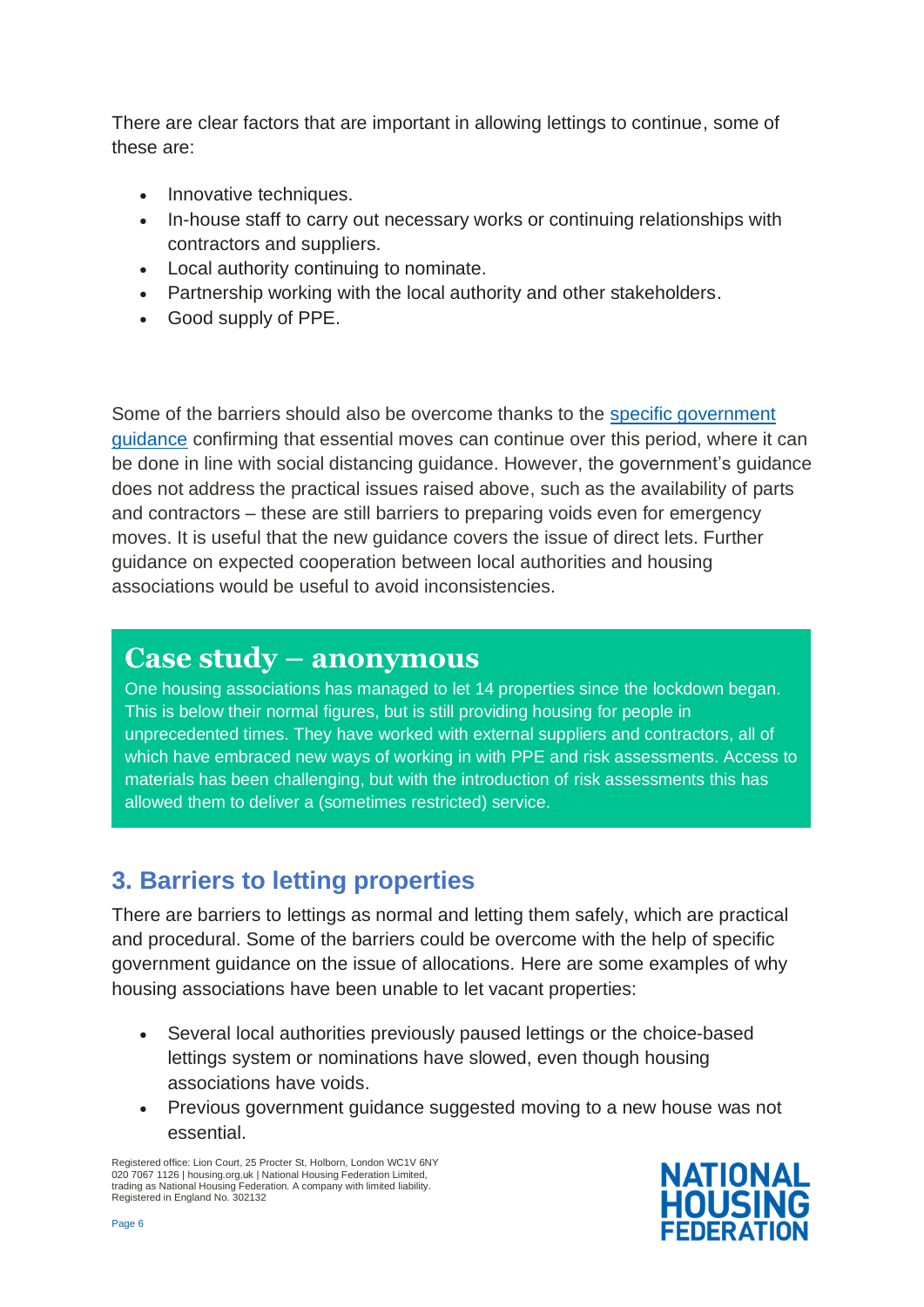- Supported housing move-on work is no longer happening.
- There are lower levels of people moving, even for those who had already given notice. This is because vulnerable people those self-isolating is delaying moves. Prospective tenants are unwilling to move in or out, even if they have accepted a property, and often tenants are not handing back keys so landlords cannot gain access to properties to arrange inspections.
- Some housing associations feel they cannot carry out lettings in sheltered accommodation or where there are associated risks for older people or highrisk groups.
- It is difficult to clear vacant properties where residents have sadly passed away, because family members are currently unable to gain access to the property to clear belongings due to social distancing measures.
- It is difficult to carry out void inspections and interviews, viewings or signups with prospective tenants.
- It is difficult to prepare voids for re-letting because of restricted access to contractors to carry out repairs and electrical inspections to bring the property up to standard.
- Tips are currently closed so staff cannot dispose of broken items, and there is restricted availability of parts/furniture/carpets from suppliers.
- There are challenges preventing moving:
	- $\circ$  a lack of available staff to carry out deep cleans of properties
	- o issues arranging removal companies
	- lack of storage facilities and general restrictions on movement.
- Extra work for in-house staff because contactors are closed.

#### **4. How housing associations are preparing for the future**

Some housing associations are already working with local authorities to prepare for the future. Some are specifically looking to rehouse rough sleepers, with a variety of plans that include:

- Continuing to let to rough sleepers they have housed, with move-on support built into the accommodation agreement.
- Switching to direct lets rather than choice-based lettings.
- Using Housing First and assessing voids as they come in for suitability for Housing First.
- Using choice-based lettings and private renting as normal.

**The NHF would like to see government support for a move-on strategy to bring people, including rough sleepers accommodated in hotels and other selfisolation accommodation, out of alternative accommodation and into longterm housing solutions. This will need to be backed by sufficient funding.**

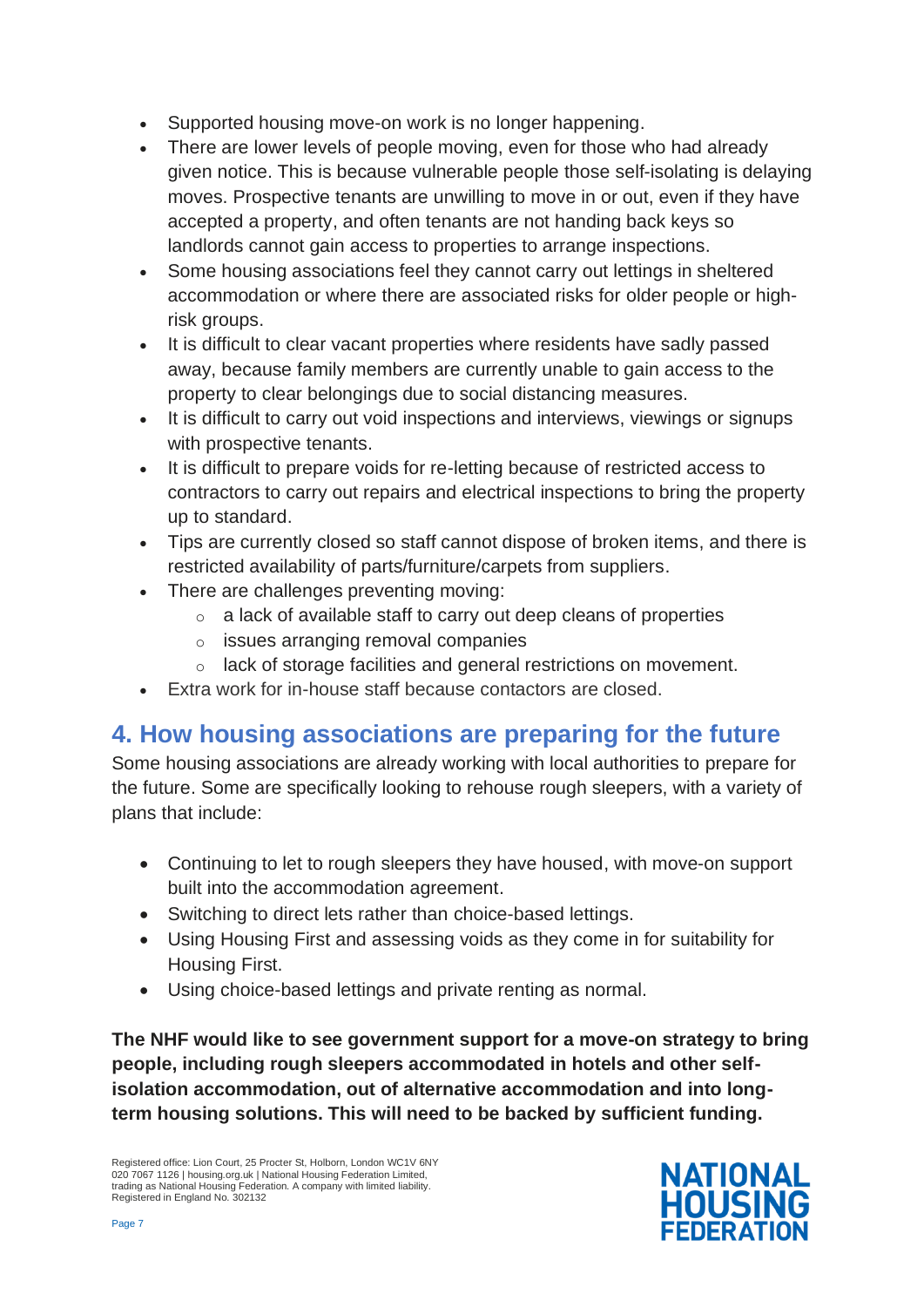Other people in temporary accommodation and those who were planning to move before the coronavirus outbreak will also need to be moved on.

#### **5. Conclusion and next steps**

There are a number of barriers to letting properties as normal that largely call for greater clarity from the government.

Despite these barriers, some housing associations are managing to continue using their voids to provide short and long-term housing for vulnerable people. The ability to do this is based on housing associations' ability to innovate, have in-house staff to carry out necessary works or continuing relationships with contractors and suppliers, and working in partnership with the local authorities and other stakeholders.

We will continue exploring how this situation evolves among our membership as time goes on, and work with the government to provide further clarity and guidance in managing void properties.

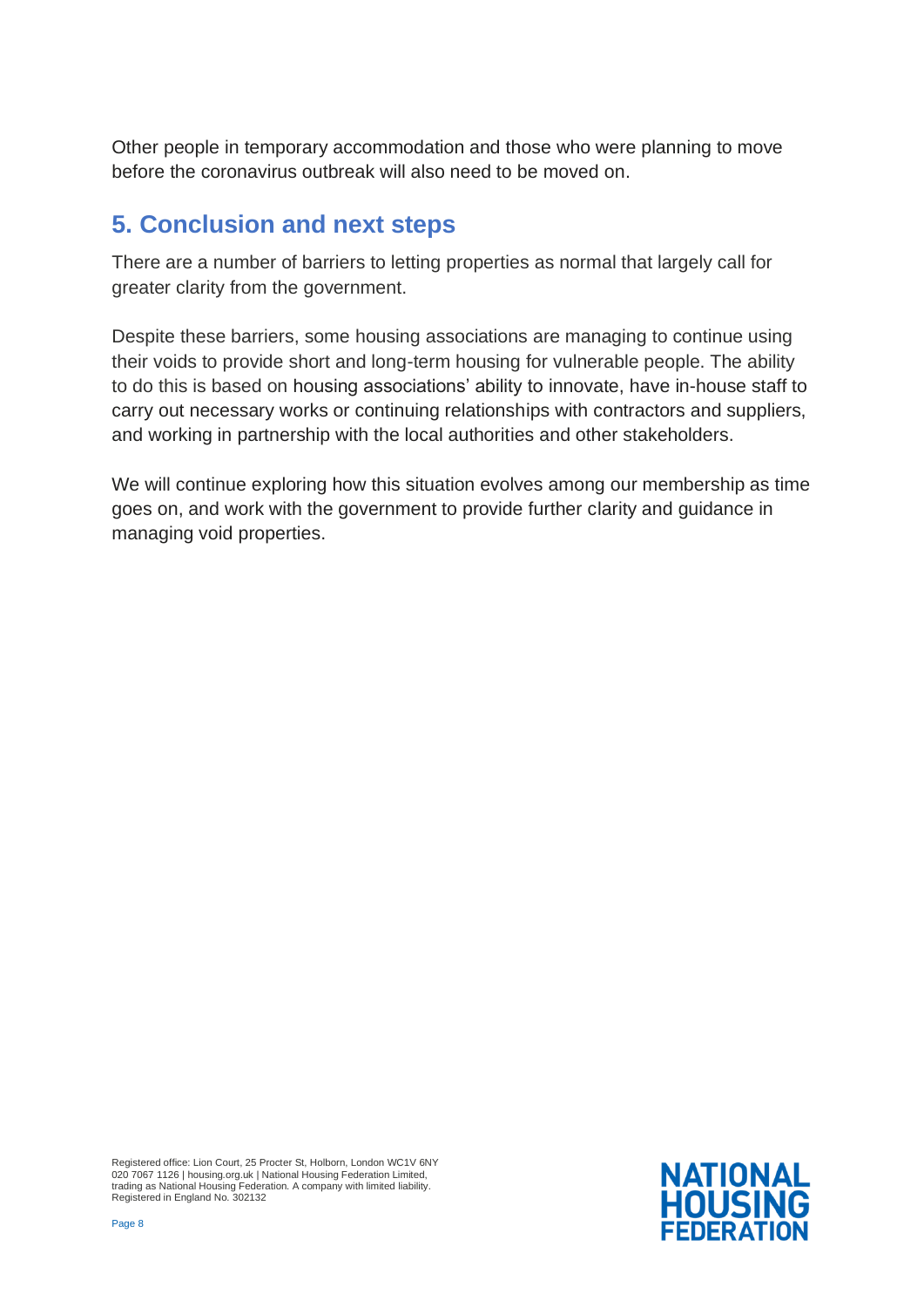# **Appendix: Examples of successful local partnerships**

These quotes have been taken from our recent survey on void management and case studies submitted to our Policy team.

"We work in partnership in our two main local authority areas to provide housingrelated support services. Whilst face to face work has largely ceased, we continue to provide telephone support. In one area staff are now working more flexibly to staff a seven-day telephone helpline. In another area support workers are providing support to rough sleepers temporarily housed in hotels or other temporary accommodation. Funding is local authority commissioned and services are working flexibly to meet need. In one area this is an outcomes-based contract part-funded by a SIB – for the time being there is a relaxation on meeting outcomes based KPIs." – **Anonymous**

"In Wakefield, Riverside worked closely with the local authority to find B&B placements for the handful of individuals using emergency access beds at Marshway House supported housing. Emergency funds made available for local authorities by the government were used to cover the costs, and support continued to be provided by the Riverside outreach team." **– Riverside** 

"Referrals into local and shared accommodation are managed by local authority Housing Options/Rough Sleeper teams in cooperation with housing providers." - **GMHP** 

"The Local authority moves rough sleepers into private rented tenancies and we provide support." **– BCHA**

"Our close partnership working with the local authority allows for provision of rough sleeper self-isolation accommodation. We provide the homes to a basic standard and local authority uses the ones suitable for their needs. This is thanks to a long-term relationship. There is goodwill on both sides and a recognition we are all in it together" – **Anonymous**